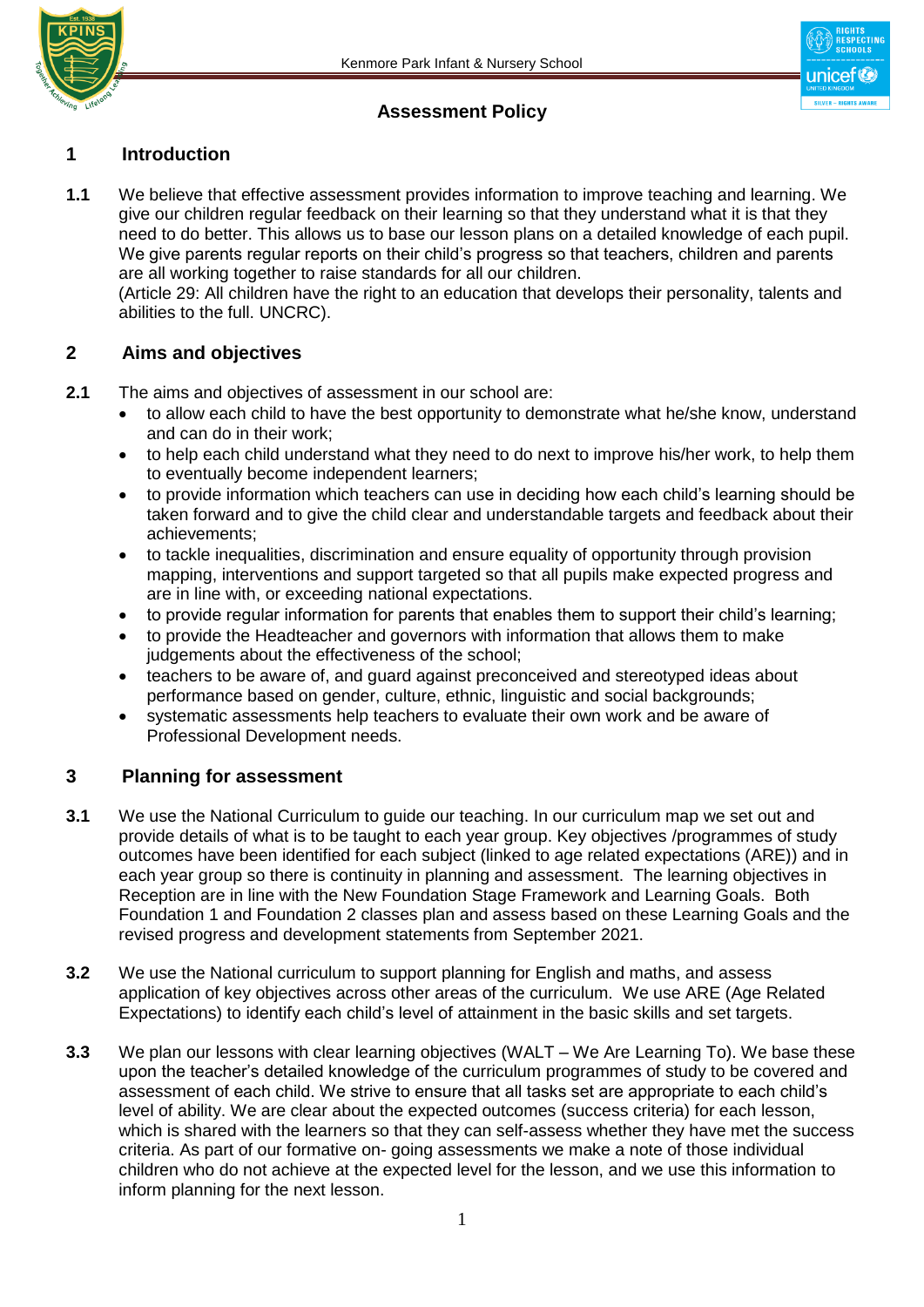



# **4 Target setting**

- **4.1** We set targets in Mathematics and English for all our children at the beginning of each academic year in terms of the number of steps progress from their starting points that pupils must make during an academic year. We review the summative progress of each child at regular intervals throughout the academic year and if targets have been achieved new targets are set. During the spring term one to one parent teacher consultation meetings are scheduled. Target sheets for literacy and numeracy are given out to parents at the parents' meetings throughout the academic year.
- **4.2** We also set target for SEN pupils that may be curriculum, social, communication or behaviour related. These are reviewed and shared with parents termly by the class teacher or where applicable the Inclusion manager in line with the SEND Code of Practice.

## **5 Recording**

- **5.1** We recognise various methods of assessing a child's learning. The type of assessment that we make varies from subject to subject. In English reading and writing and maths are assessed against ARE grids linked to evidence in the pupil's books and learning across other areas of the curriculum.
- **5.2** For assessment that feeds directly into planning we record only evidence that tells us something we did not expect to see or do not know already about a child's achievement. We do not record everything that is assessed. We only record when there is a clear purpose for doing so.
- **5.3** Our lessons are planned with clear learning objectives and we identify those pupils who fail to meet the learning objectives or who achieve more than was planned, exceeding the learning intention/ARE. We take the needs of these pupils into account when planning for the next lesson ensuring appropriate support and challenge as applicable.
- **5.4** There is an emphasis on monitoring progress in the basic skills English & Maths using ARE, so assessment data is continually updated throughout the year, the Science and Foundation subjects are also completed throughout the year linked to the programmes of study, once the appropriate units of work has been delivered. These in turn reflect the demands of the National Curriculum. Our teachers record the progress of each child against these broad objectives in SIMS. This enables them to make a judgement about the work of each child in relation to the National Curriculum age related expectations. This allows us to monitor the progress of each child. Each teacher passes these records along with any additional information on to the next teacher at the end of each academic year. This is also a useful tool for subject leaders to monitor and review the attainment and progress of learners across the school and identify any future action.

## **6 Reporting to parents**

- **6.1** We have a range of strategies that keep parents fully informed of their child's progress in school. We encourage parents to contact the school if they have concerns about any aspect of their child's learning.
- **6.2** Each term we offer parents the opportunity to meet their child's teacher. At the first meeting of the school year we review the targets that we have identified for their child. At the second meeting of the year (which are hold mid-year during the spring term) we evaluate their child's progress and provide parent with a **summary report** which informs parents as to whether their child is working at ARE /below or exceeding. Targets are identified and discussed with the pupil and parent. At the third meeting of the school year parents are given the opportunity to review their child's written report and the targets identified in it for the next school year.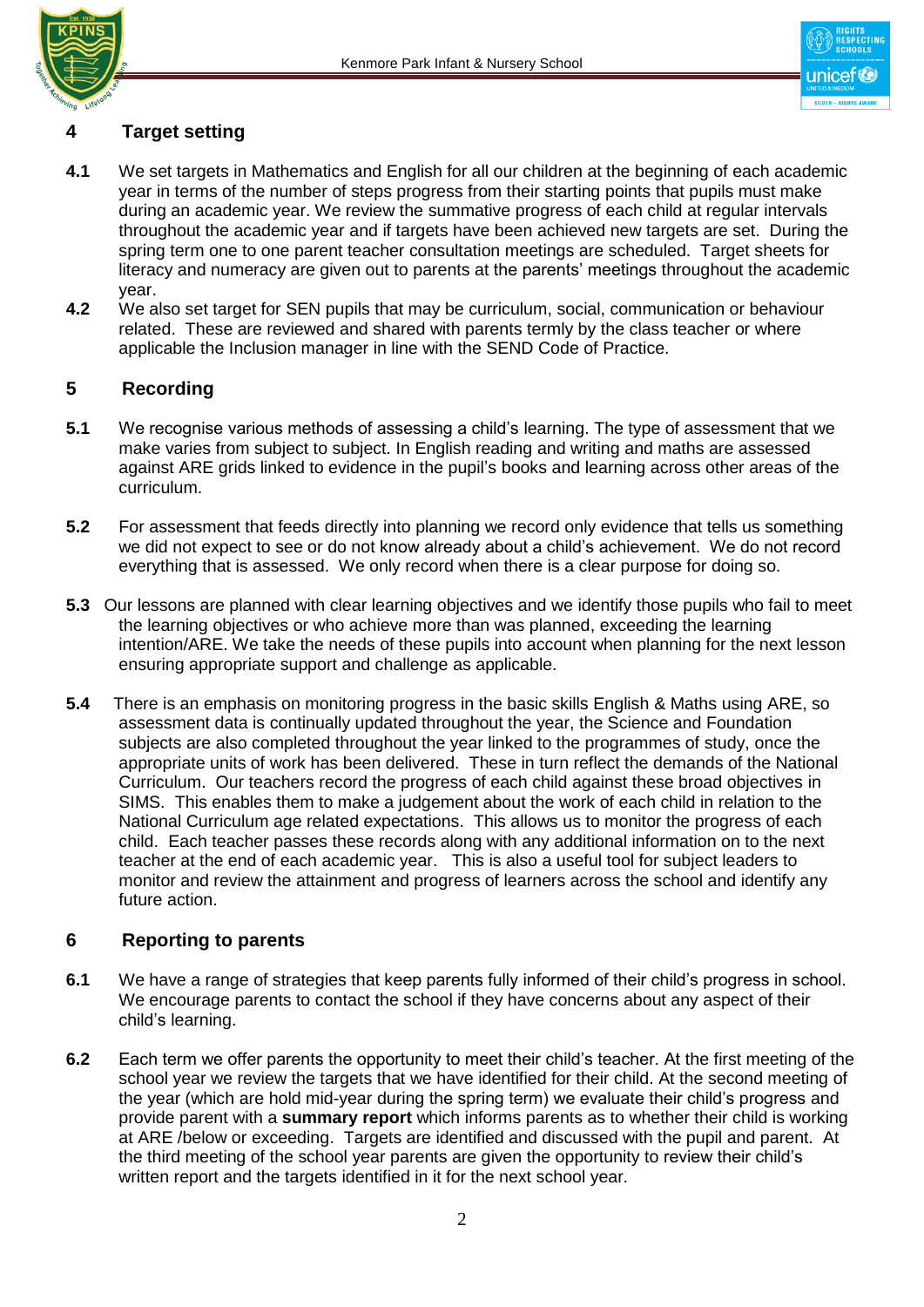



- During the summer term we give all parents a comprehensive evaluative end of year outcomes report which clearly identifies the programmes of study and the Key Learning Objectives their child has or has not achieved during the year in relation to age related expectations. We write individual comments for the core basic skills subjects of the National Curriculum and a summary of their child's characteristics as an effective learner. We also include a space for parental feedback.
- **6.4** In reports for pupils in Year 2 we also provide details of whether they have met age related expectations at the end of KS 1 statutory assessments.
- **6.5** We offer parents of pupils in Foundation 2 the opportunity to discuss how their children have settled in during the autumn term and focus more on progress made from their baseline during the spring term meeting. In the summer term the results of the Foundation Stage profile are available for teachers to refer to and share with parents.
- **6.6** Each teacher provides parents with a termly overview that identifies the main areas of study for that particular class. Teachers also share how parents can support any elements of the work during the term.

### **7 Feedback to pupils**

- **7.1** We believe that feedback to pupils is very important, as it tells them know how well they have done and what they need to do next in order to improve their work. We have an agreed code for marking, as this ensures that we all mark in the same way and with consistency.
- **7.2** We give children verbal feedback on their work whenever possible during the lesson as this is deemed most effective and targeted. We usually do this when the children are working during the lesson, at other times teachers give feedback on a particular lesson at the beginning of the next one. This provides an opportunity to share and address common errors or misconceptions. When lesson time does not allow for verbal feedback, we write comments on the children's work during marking. We give written comments to children of all ages. Teachers will highlight what the child has done well in line with the learning intention and success criteria and also provide feedback on what the child need to do to move their learning on. Opportunities are also provided for the learners to respond to the feedback given.
- **7.3** When we give written feedback to a child, we relate this to the learning objective and success criteria for the lesson and by doing so we make clear whether the success criteria have been achieved.
- **7.4** We encourage the children in Key Stage 1 to make comments about their own work and the work of fellow pupils (self-assessment against the success criteria). We encourage older pupils to be the first markers of some pieces of work, reviewing their work against the success criteria.
- **7.5** When appropriate we allow time during lessons for the children to absorb any comments written on their work and respond to the marking where applicable. We do this to ensure that the time that our teachers spend marking is purposeful and really has an impact on the moving a child's learning on.

#### **8 Consistency**

**8.1** All subject leaders have direct input into the required Learning Objectives for each year group to ensure continuity and consistency of teacher expectations and assessments. These judgements are made in consultation with national Curriculum programmes of study and age related expectations for pupils in each year group.